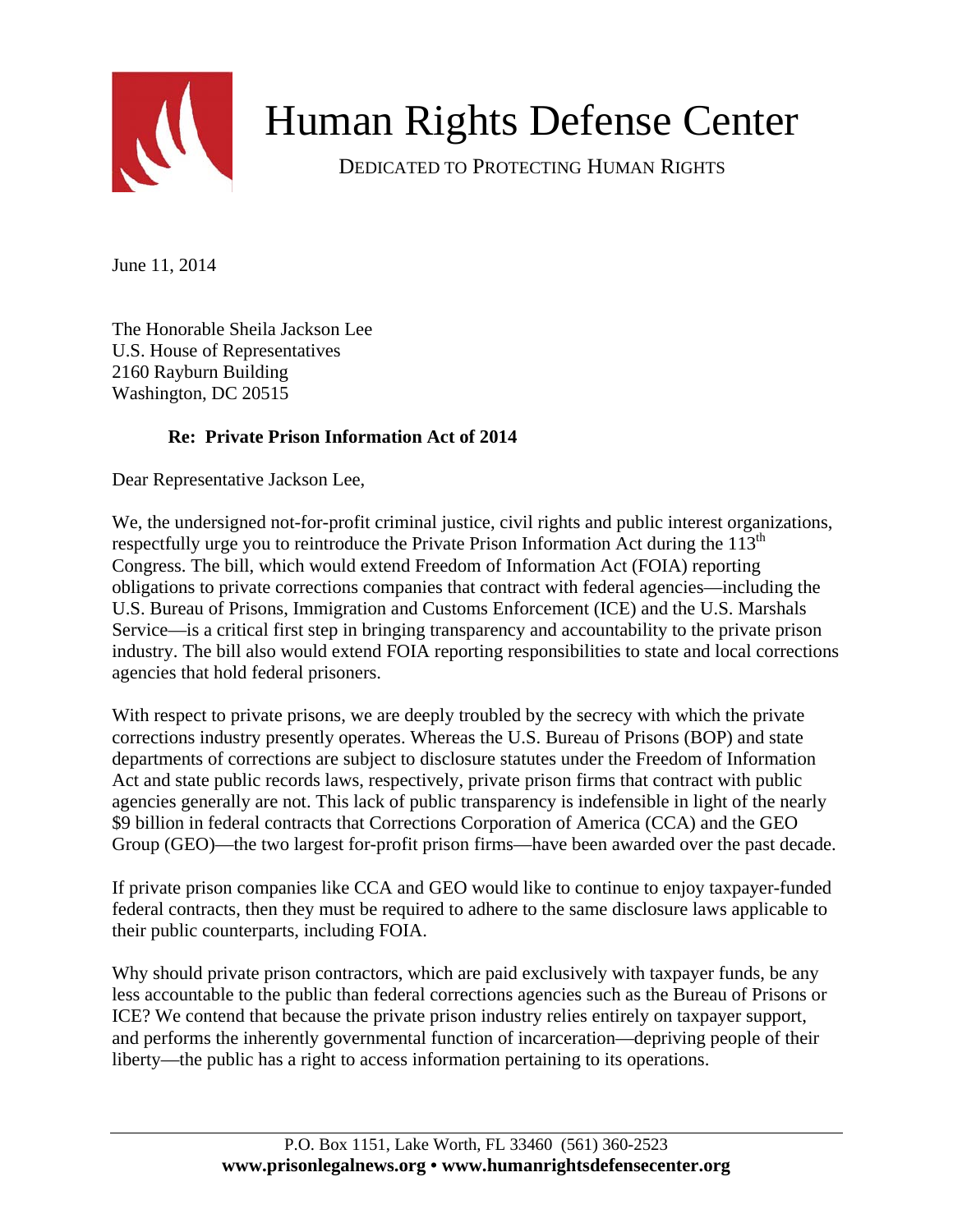The Honorable Sheila Jackson Lee June 11, 2014 Page 2

There is little evidence that taxpayers currently have access to the type of information that would allow them to evaluate the performance of private corrections firms in comparison to the public sector. Though the private prison industry routinely cites its record in terms of efficiency and safety relative to public agencies, it nonetheless refuses to disclose the very information required to substantiate its most basic claims of success. Disclosure statutes providing the public with access to information pertaining to the operations of private prisons is vital if reasonable comparisons are to be made between the private and public sectors.

The time to reintroduce and pass this bill is now. Privately-operated facilities holding federal prisoners have grown 600 percent faster than state-level contract facilities since 2010, and now represent the fastest-growing corrections sector. Moreover, business from federal agencies like the Bureau of Prisons, U.S. Marshals Service and ICE now accounts for a greater percentage of revenue among private prison companies than ever before. CCA and GEO Group both receive more than 40% of their gross revenue from the federal government.

In the past, critics of the Private Prison Information Act have argued that its passage would set a "dangerous precedent" with respect to FOIA overreach. In his 2007 testimony before the House Subcommittee on Crime, Terrorism and Homeland Security, Mike Flynn, the Director of Government Affairs for the Reason Foundation, testified that applying FOIA to private prison companies could open the "floodgates" to any other federal contractor and, by extension, their contractors and suppliers. "Thousands of individuals, small and large businesses, provide services to the government and products to the government at great efficiency for the taxpayers [and] all of that could be opened up to the FOIA process," he claimed. He did not mention that Reason Foundation receives funding from private prison companies, including CCA and GEO, and ignored the fact that the Private Prison Information Act would apply solely to contract facilities that house federal prisoners – not to any other federal contractor.

We squarely reject such unfounded assumptions. The Private Prison Information Act would apply narrowly and judiciously. It is unlikely that the Private Prison Information Act, if enacted, would unwittingly extend FOIA provisions to other private companies because private prison firms perform a unique function relative to other private companies. To our knowledge, no other type of private industry is contracted exclusively by the public sector solely to perform an essential governmental function such as incarceration.

Further, revisions to the Private Prison Information Act since it was last introduced make it a more focused bill. The bill now only applies to "information pertaining to facility operations and prisoners/detainees," which addresses concerns that private prison firms might be subject to FOIA requests concerning their corporate financial data or other records not directly related to their operation of correctional facilities. The bill includes definitions for "contract facility" and "federal prisoner," and, as with previous versions of the legislation, all of the existing exceptions and exemptions available under FOIA would apply to contract facilities under the Private Prison Information Act.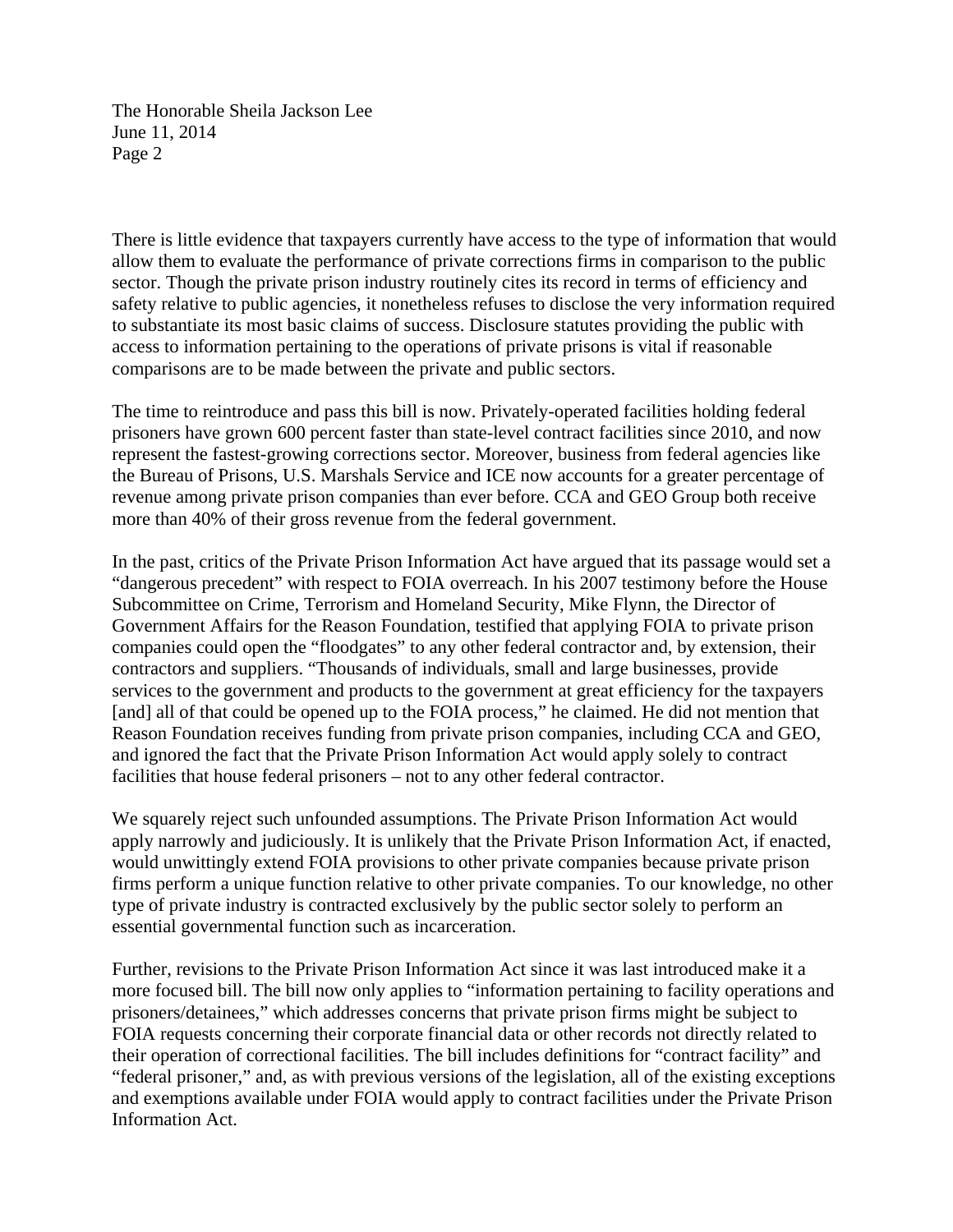The Honorable Sheila Jackson Lee June 11, 2014 Page 3

That private corrections firms are supported exclusively by government contracts and enjoy the benefits of operating within an artificial government contract-driven market makes them the perfect candidates for FOIA compliance. In most economic sectors there is a free market analogue for many kinds of services that governments typically provide. A field such as education, for example, has a robust market of existing non-profit and for-profit organizations and agencies willing to provide services to a market of potential buyers that includes both individuals and governments.

This is not the case with private corrections firms.

The private prison industry is fundamentally different in that no citizen can freely purchase incarceration services as a private individual. There is no natural market for incarceration services; the entire market would cease to exist without direct government intervention in the form of taxpayer-funded contracts to private companies that operate correctional facilities.

We, the undersigned, submit that because private prison firms are ultimately functionaries of the government, they must comply with the same FOIA requirements as their public counterparts. We therefore urge you to reintroduce the Private Prison Information Act this Congressional session and stand willing to support your efforts. Should this letter of support generate questions, please feel free to contact Christopher Petrella at 860-341-1684 or [cpetrella@post.harvard.edu,](mailto:cpetrella@post.harvard.edu) or Alex Friedmann at 615-495-6568 or [afriedmann@prisonlegalnews.org.](mailto:afriedmann@prisonlegalnews.org)

Respectfully,

California Correctional Peace Officers Association Center for Constitutional Rights

Center for Media Justice

Center for Prison Education

Charles Ogletree, Harvard Law School (individually)

Ella Baker Center

Enlace

**FedCURE** 

Florida Justice Institute

Florida Reentry Resources & Information (FreeRein)

Grassroots Leadership